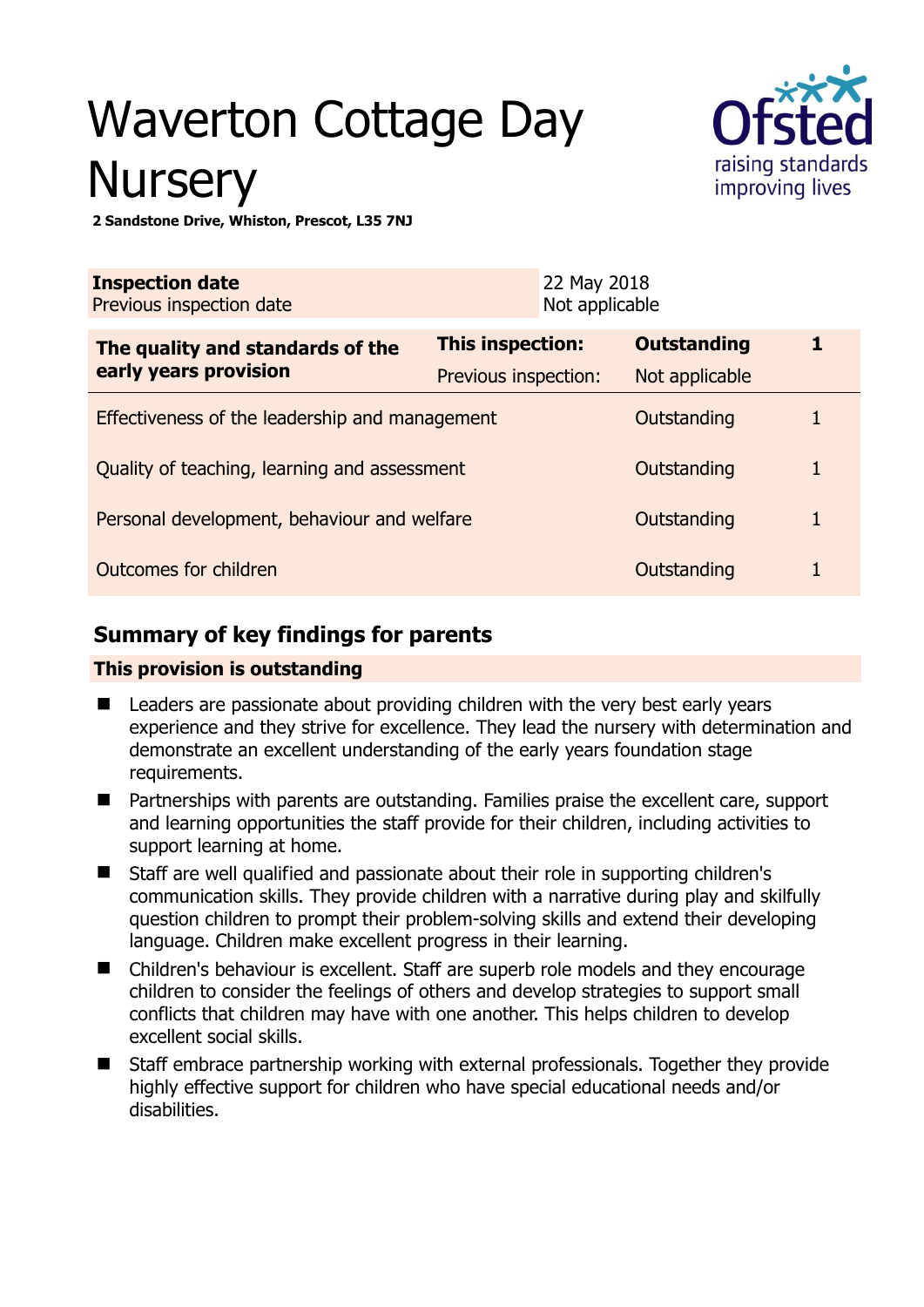## **What the setting needs to do to improve further**

### **To further improve the quality of the early years provision the provider should:**

■ enhance further even more-inspiring learning opportunities for children who prefer to mark make and to learn outside.

## **Inspection activities**

- The inspector observed the quality of teaching during activities indoors and outdoors and assessed the impact this has on children's learning.
- The inspector spoke to a number of parents during the inspection and also took account of their views from their written feedback.
- The inspector completed a joint observation with the nursery manager.
- The inspector held conversations with staff and children at appropriate times throughout the inspection.
- The inspector looked at relevant documentation, such as children's learning and development records and planning. She looked at policies and procedures and reviewed the evidence of staff qualifications and suitability.

**Inspector**  Ms Alison Hobbs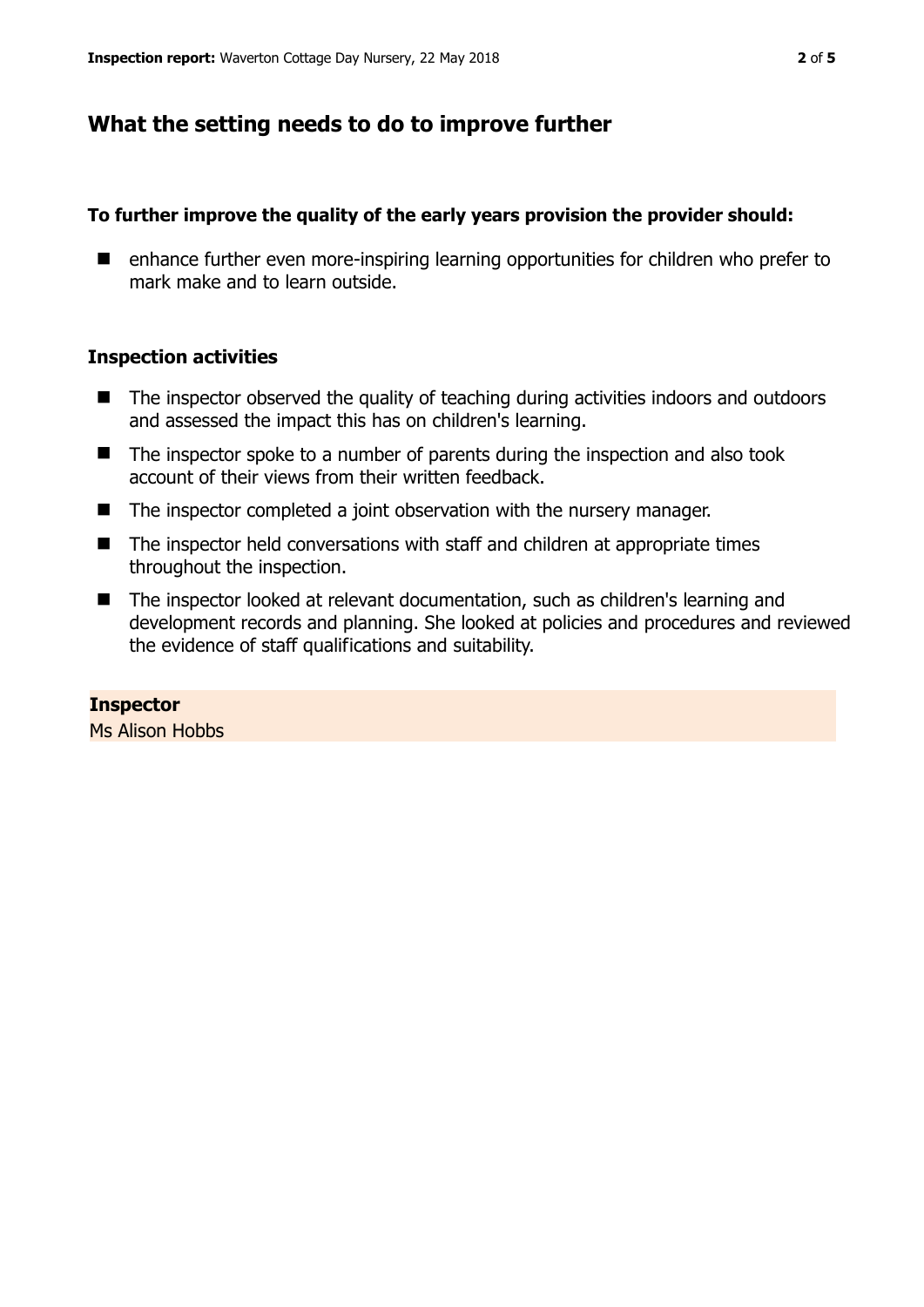# **Inspection findings**

## **Effectiveness of the leadership and management is outstanding**

The arrangements for safeguarding are effective. The manager and staff have an excellent understanding of the procedures to follow should they have concerns about a child's welfare. The manager sets extremely high standards for staff and she is passionate about developing their skills by ensuring they receive regular targeted training to enhance their expertise. The manager recognises the importance of having a highly trained team. Robust procedures are in place to regularly monitor staff performance, including supervision and peer reviews. Leaders track the progress of individual and groups of children. Any identified gaps in learning are swiftly addressed with detailed support plans. The manager is inspirational and shares a commitment to providing outstanding early years care and education. She is already considering ways she can enhance children's opportunities to creatively make marks in the newly developed outside play space. Staff expertly use mathematical language throughout daily routines. This helps children to develop an excellent understanding of mathematical concepts.

## **Quality of teaching, learning and assessment is outstanding**

Staff know children extremely well. They spend time observing and assessing children's learning to plan further activities to ignite children's curiosity and motivate them to learn. Staff utilise every opportunity to share information with parents about their child's progress and use information from parents to support children's future learning. Babies develop excellent physical skills. For example, they relish the opportunities provided to manipulate dough and roll and shape it with tools. Staff embrace opportunities the outdoor learning environment provides. For example, older children delight as they take part in a bug hunt and investigate and describe the creatures they find. Staff skilfully facilitate children's passion for balancing and building structures. For instance, staff encourage children to select from a wide range of resources and provide safety advice to help children to build and complete a walkway of milk crates.

### **Personal development, behaviour and welfare are outstanding**

Staff carefully nurture babies and follow their home routines. The nursery has adopted a gradual transition approach to help children settle quickly. Relationships between children and staff are exceptionally warm and positive. Staff try exceptionally hard to capture children's thoughts and ideas and to encourage them to voice their thoughts and opinions. For example, children use named pebbles to vote for the story of the month. Mealtimes are highly social experiences and are used very well to encourage early independence skills. For example, young children select the amount of chilli and rice they would like and are supported to pour their own drinks.

## **Outcomes for children are outstanding**

Children make rapid progress, they are well prepared for the next stage in their learning and school. Children benefit from regular visits within the local community. For example, children enjoy activities with residents of the local care home.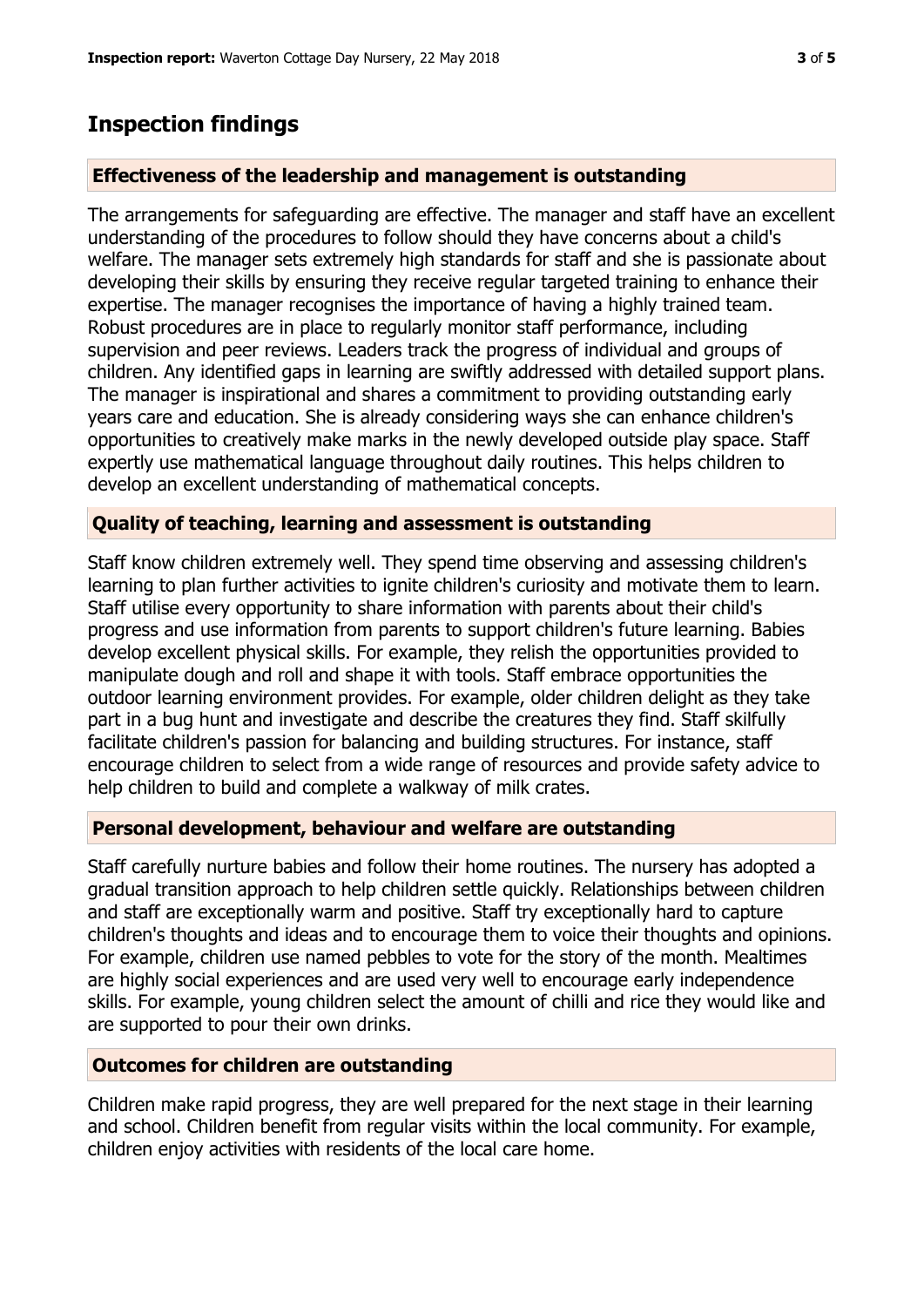## **Setting details**

| Unique reference number                             | EY498804                       |  |
|-----------------------------------------------------|--------------------------------|--|
| <b>Local authority</b>                              | Knowsley                       |  |
| <b>Inspection number</b>                            | 1039261                        |  |
| <b>Type of provision</b>                            | Full-time provision            |  |
| Day care type                                       | Childcare - Non-Domestic       |  |
| <b>Registers</b>                                    | Early Years Register           |  |
| <b>Age range of children</b>                        | $0 - 8$                        |  |
| <b>Total number of places</b>                       | 72                             |  |
| Number of children on roll                          | 113                            |  |
| Name of registered person                           | Waverton House Day Nursery Ltd |  |
| <b>Registered person unique</b><br>reference number | RP902378                       |  |
| Date of previous inspection                         | Not applicable                 |  |
| <b>Telephone number</b>                             | 0151 4262809                   |  |

Waverton Cottage Day Nursery registered in 2016. The nursery employs 15 members of childcare staff. Of these, 12 hold appropriate early years qualifications at level 3 or above. The nursery is open Monday to Friday all year round. The setting provides funded education for two-, three- and four-year-old children.

This inspection was carried out by Ofsted under sections 49 and 50 of the Childcare Act 2006 on the quality and standards of provision that is registered on the Early Years Register. The registered person must ensure that this provision complies with the statutory framework for children's learning, development and care, known as the early years foundation stage.

Any complaints about the inspection or the report should be made following the procedures set out in the guidance 'Complaints procedure: raising concerns and making complaints about Ofsted', which is available from Ofsted's website: www.gov.uk/government/organisations/ofsted. If you would like Ofsted to send you a copy of the guidance, please telephone 0300 123 4234, or email enquiries@ofsted.gov.uk.